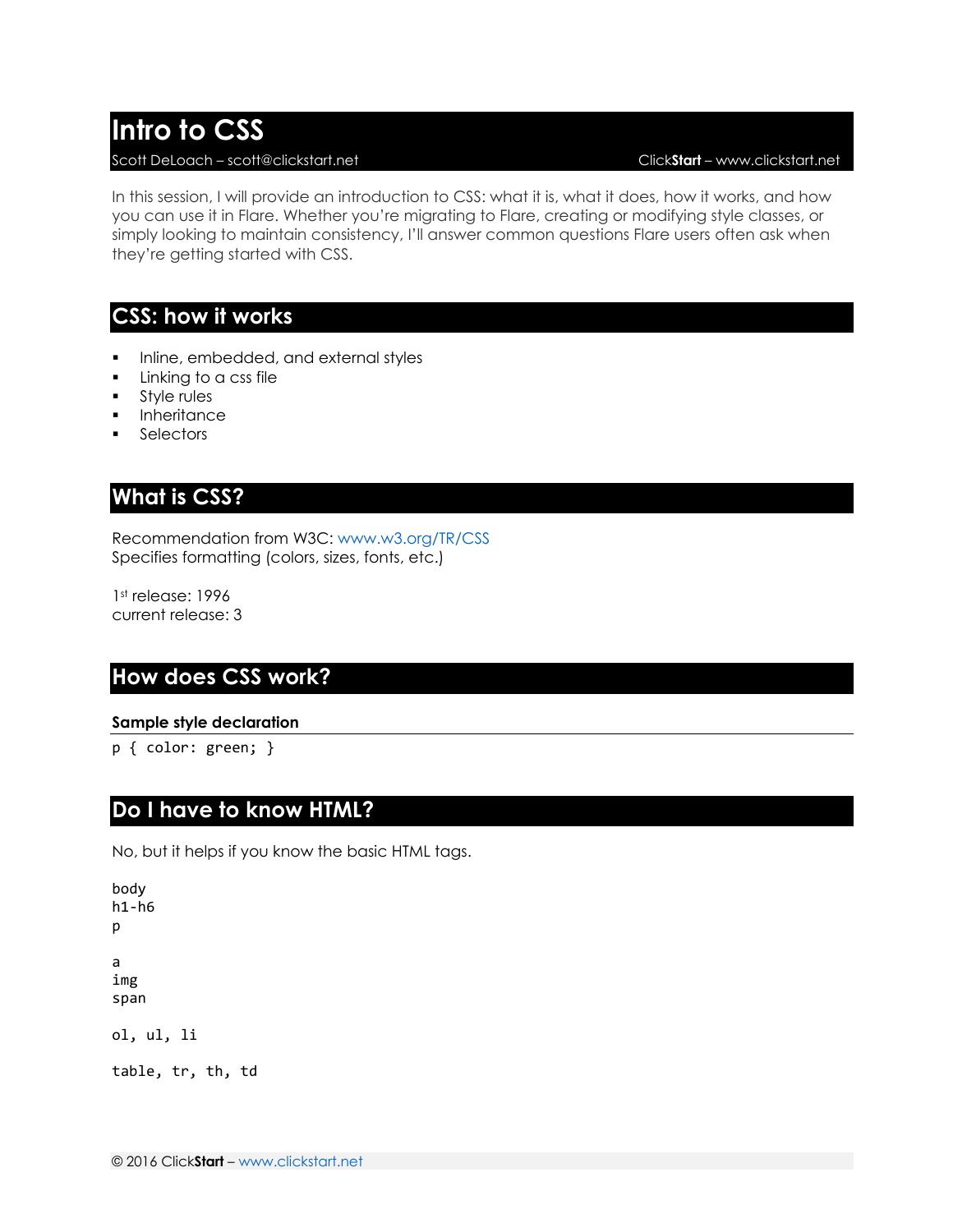## **What's important: inline formatting**

Inline is bad: <span style="color: green;">*Text text text...*</span>

Styles classes are good: <span class="myStyle">*Text text text...*</span>

#### **What's important: inheritance**

body { font-family: Arial; } p { font-size: 1em; } p.note { background-color: green; color: white; }

#### **What's different about CSS in Flare?**

#### **Flare-specific tags**

MadCap|tagname (ex: MadCap|dropDown)

#### **Flare-specific style properties**

"mc-" prefix (ex: mc-hyphenate)

#### **Whats new with CSS in Flare 12?**

- **Redesigned advanced view**
- **More measurement units**
- **Tooltips display inheritance**
- **Tablet and mobile mediums**
- mc-conditions property
- **Local and master stylesheets**

#### **How do I create a stylesheet?**

- Select **File** > **New**.
- **F** Set the **File Type** to **Stylesheet**.
- **Select a Template.**
- Type a **File Name** and click **OK**.

#### **How do I know which stylesheet I'm using?**

- Target's master stylesheet > Project's master stylesheet > topic's stylesheet
- "Allow local stylesheets" option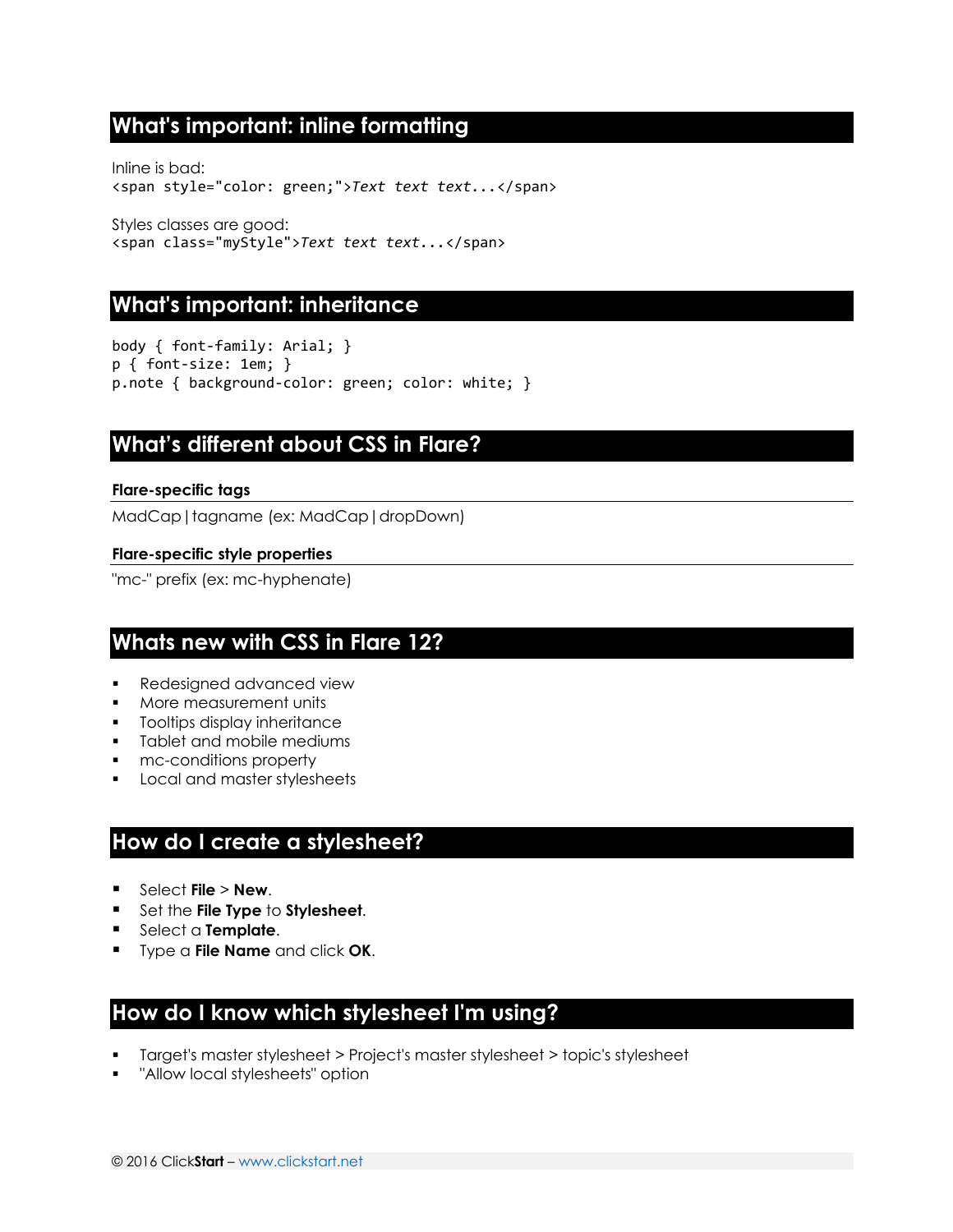## **How do I fix inline formatting?**

- Highlight the formatted content
- Select **Home** >  $\frac{B_k}{B_k}$

## **How do I create a style class?**

In a stylesheet:

- Open the stylesheet.
- Click **Add Selector**.
- Select a tag (ex: p).
- Type a **Class Name** and click **OK**.

In a topic:

- **Format the content.**
- Highlight the content.
- Select **Home** > **Style Window**.
- Click **Create Style**.
- Type a style name and click **OK**.

## **How do I change the formatting?**

Stylesheet Editor - Simplified View

Stylesheet Editor - Advanced View

Internal Text Editor (right-click a stylesheet and select **Open with...** > **Internal Text Editor**) Other CSS editors (right-click a stylesheet and select **Open with...** > *your CSS editor*)

## **How do I use different stylesheets for different topics?**

Select "Allow local stylesheets" option:

- **Project** > **Project Properties**, **Defaults** tab
- **Target** > **General** tab

## **How do I use different formatting for print?**

- "print" medium
- multiple stylesheets (not usually needed)

## **How do I use different formatting for mobile?**

- "mobile" and tablet mediums
- multiple stylesheets (not usually needed)
- media queries (not usually needed)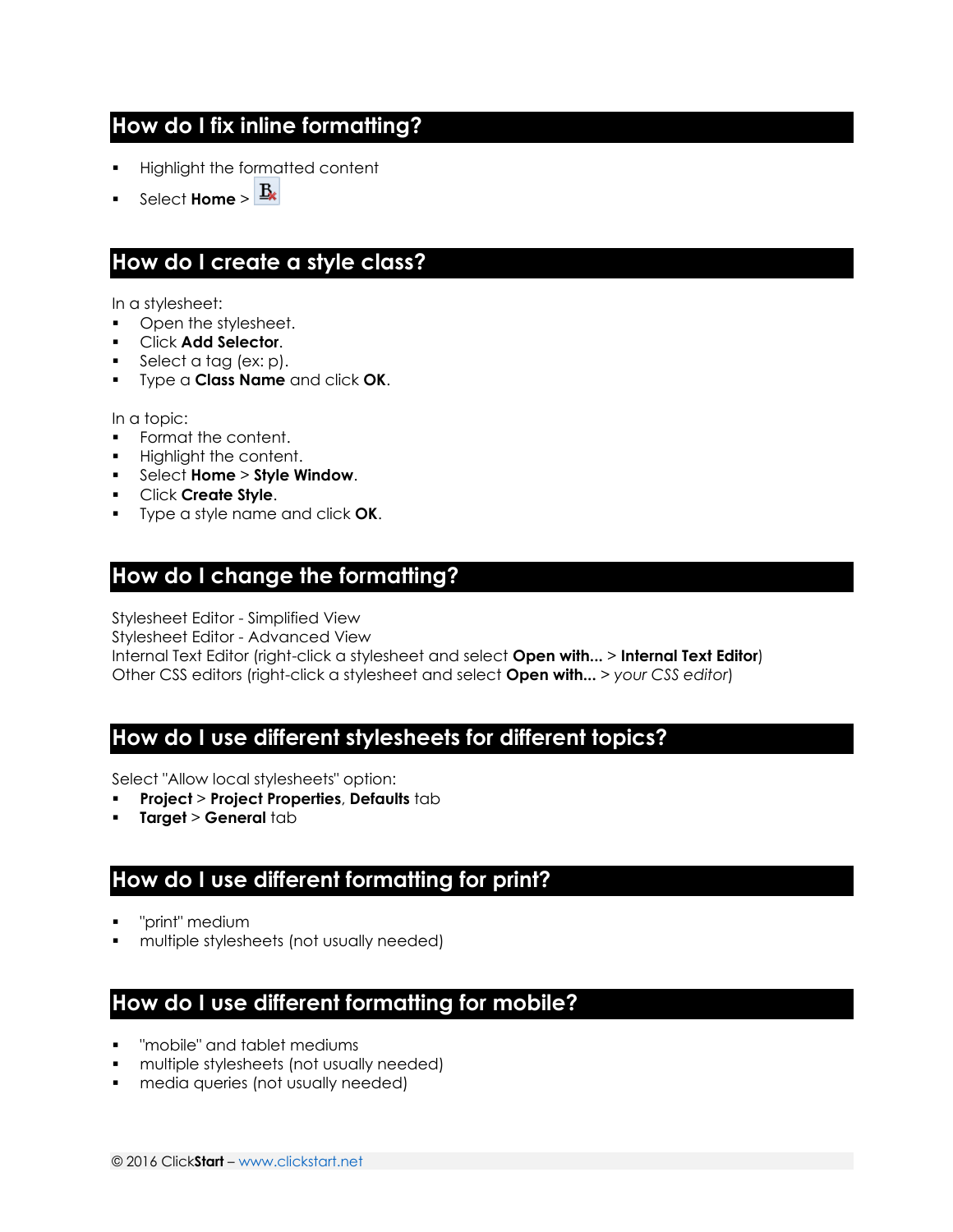#### **Media query example**

```
/* iphone 6 in landscape mode */@media only screen
and (min-device-width : 375px) 
and (max-device-width : 667px) 
and (width : 667px) 
and (height : 375px) 
and (orientation : landscape)
and (color : 8)
and (device-aspect-ratio : 375/667)
and (aspect-ratio : 667/375)
and (device-pixel-ratio : 2)
and (-webkit-min-device-pixel-ratio : 2)
\{\ldots\}
```
#### **How do I use different formatting for different targets?**

Select it in your target: **Target** > **General** tab  $-OR-$ Use a medium and select it in your target: **Target** > **Advanced** tab

## **Where can I learn more?**

#### **Websites**

[www.css-ref.com](http://www.css-ref.com/) [www.htmlhelp.com/reference/css/properties.html](http://www.htmlhelp.com/reference/css/properties.html)

#### **Books**

- *CSS3: The Missing Manual* David McFarland
- *CSS3 Anthology: Take Your Sites to New Heights* Rachel Andrew
- *CSS: The Definitive Guide* Eric Meyer
- *CSS to the Point* Scott DeLoach

#### **Flare help system stylesheet**

[docs.madcapsoftware.com/Styles/styles.css](http://docs.madcapsoftware.com/Styles/styles.css)